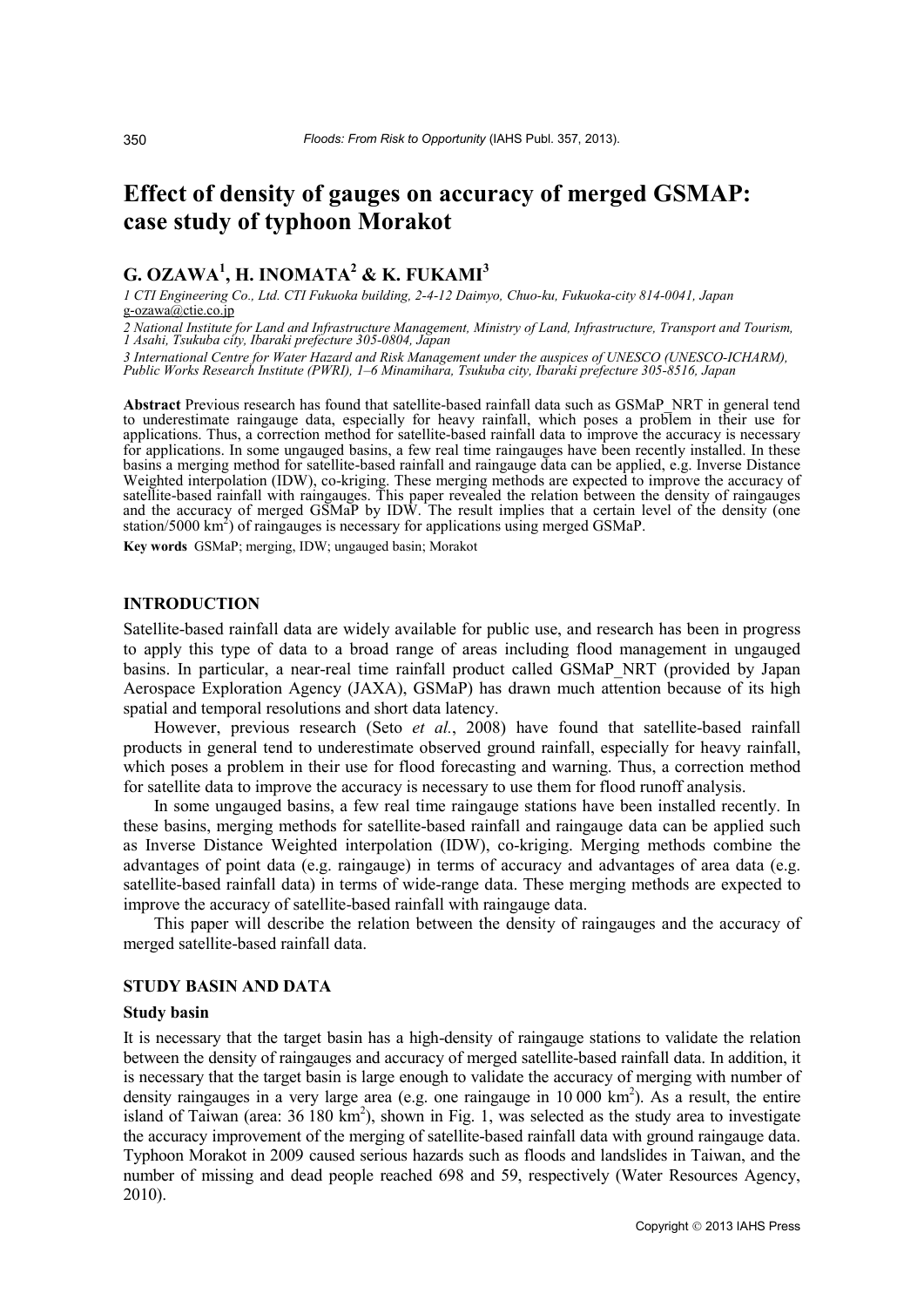#### *Effect of density of gauges on the accuracy of merged GSMAP: case study of typhoon Morakot* 351

The Water Resources Agency of the Ministry of Economic Affairs in Taiwan has installed and managed raingauge stations. At present, there are  $321$  stations (one station in every  $112 \text{ km}^2$ ) in Taiwan. All of the stations are capable of rainfall observation with 1 h resolution. This study used raingauge data collected at those 321 stations. According to these raingauge data, the maximum hourly rainfall reached 136 mm/h, and the total maximum rainfall recorded was 2848.5 mm at an observation point from 16:00 h 6 August to 9:00 h 10 August 2009 (UTC).

#### **Data**

In this study, GSMaP\_NRT, a near-real time hourly product, is used as near-real time satellitebased rainfall data. GSMaP\_NRT has been developed to deliver GSMaP\_MVK, which is propagated both forward and backward in time between two successive images from satellite microwave radiometers, in real time. This product simulates rainfall-area movement based only on temporally forward-moving vectors provided by infrared radiometer observations; thus GSMaP NRT differs from GSMaP\_MVK in terms of input datasets (e.g. in case of TRMM/TMI (sensor: TMI on satellite:TRMM), which is one of the passive microwave radiometers, the NASA/GSFC (NASA Goddard Space Flight Center) real time version is used in GSMaP\_NRT, while the standard version is used in GSMaP\_MVK, although the algorithms are the same for both). The product is available in approximately 4 hours after observations.

In addition, GSMaP\_NRT has some error characteristics such as underestimation of orographic rainfall (Kubota *et al.*, 2009). In particular, the influence of the frequency of microwave radiometer observations on the GSMaP correction method due to low accuracy of extrapolation during no MWR observations has been indicated (Ozawa, 2010). To remove this uncertainty of GSMaP, only times of GSMaP data estimated by microwave radiometers are used in this paper.



**Fig. 1** Location of raingauge stations in Taiwan.

## **MERGING METHOD**

#### **Select of merging method**

To combine raingauge and satellite-based rainfall data, it is necessary to select the merging method. In the past, several statistical merging schemes have been developed, such as conditional merging (Pegram, 2002) and Bayesian merging (Todini, 2001) and the Dynamic-window method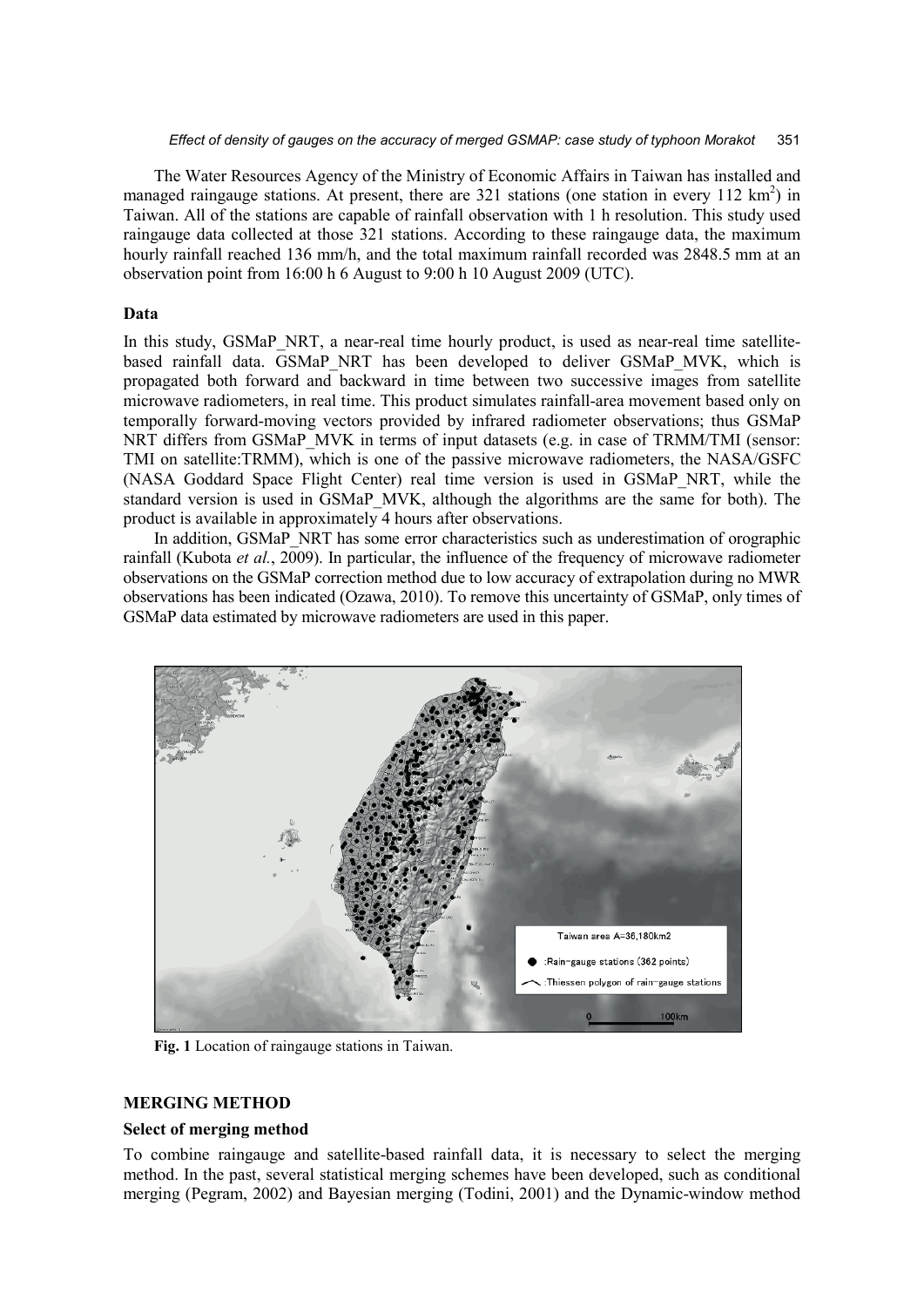(Yamaguchi *et al.*, 1993). Co-kriging is one of the most popular multivariate spatial prediction methods, and it has been adapted as a merging method for satellite-based rainfall data with raingauges (e.g. Oke *et al.*, 2009). The Inverse Distance Weighted Method (IDW) is also adapted to merge a radar raingauge with a raingauge (Brandes, 1975).

The purpose of this paper is not to select the most accurate merging method, but to select one method which can be applied from ungauged basins to fully-gauged basins and conduct the sensitivity analysis of the relation between density of gauges and accuracy of merged satellitebased rainfall data. Thus, it does not matter what the merging method is if it can be applied from ungauged basins to fully-gauged basins.

In merging methods, the Dynamic-window method is based on using basins with a highdensity of raingauge stations, such as in Japan. This means the method can not be adapted to ungauged basins. The co-kriging method estimates rainfall distribution based on the spatial relativity between raingauges and satellite-based rainfall, i.e. this method can not be applied in ungauged basins since there are few raingauges in the basin and it is difficult to find enough spatial relativity to merge. However, IDW does not have a limitation for merging since it does not depend on spatial relativity and the number of raingauge stations. Therefore IDW is selected as a merging method in this paper and validates the relation between accuracy of merged satellitebased rainfall data with raingauge data and density of raingauges.

In the IDW method, the weight at each grid is derived from equation (1) and then the correction coefficient is derived from equation (2) by using a correction coefficient at raingauge point (ratio of raingauge to GSMaP).

$$
W(r_i) = \exp(-r_i^2/A)
$$
 (1)

$$
f = \sum_{i=1}^{N} W(r_i) \cdot f_{0i} / \sum_{i=1}^{N} W(r_i)
$$
 (2)

 $r_i$  is distance from grid to raingauge point; *A* is coefficient in terms of distance;  $f_{0i}$  is correction coefficient at raingauge point  $(R_{obs}/R_{sat})$ ; *N* is the number of raingauges; *f* is the correction coefficient at each grid point calculated by IDW; *Rsat* is rainfall intensity of GSMaP mm/h; and *Robs* is rainfall intensity of raingauge mm/h.

#### **Methodology**

Target times are set before, on and after the peak rainfall and zero rainfall (total: 4 h) in one heavy rainfall event, typhoon Morakot in Taiwan from (1) to (4), as shown in Fig. 2. In GSMaP, these 4 h estimated by using microwave radiometer observations are selected since the accuracy of GSMaP estimated by not using microwave radiometer observations is lower (Ozawa *et al.*, 2011). Since the merged rainfall intensity is influenced by the location of raingauges, drastically in the case of a low density of raingauges, three cases are prepared in the case of density lower than one station in 5143 km<sup>2</sup> and the number of total validation cases are 22 as follows:  $1/167$ ,  $1/228$ ,  $1/400$ , 1/800, 1/1000, 1/1573, 1/2010, 1/3000, 1/5143, 1/12 060, 1/18 090 and 1/36 180 km<sup>2</sup>.

The R statistical package gstat (Pebesma, 2004) available at [http://cran.r-project.org/web/](http://cran.r-project.org/web/%0bpackages/gstat/) [packages/gstat/](http://cran.r-project.org/web/%0bpackages/gstat/) is used in this study to implement the IDW algorithm.

#### **Criteria for accuracy analysis**

In this paper, the following two comparisons were conducted to reveal the relation between density of raingauge stations and accuracy of merged GSMaP: (a) Comparison of basin average rainfall of original GSMaP and merged GSMaP; (b) Comparison of basin average rainfall of raingauge and merged GSMaP.

In comparison (a), the effect of accuracy improvement of merging method can be revealed. In comparison (b), the advantages and disadvantages of merging method can be revealed. These validations are evaluated by using the accuracy criteria below: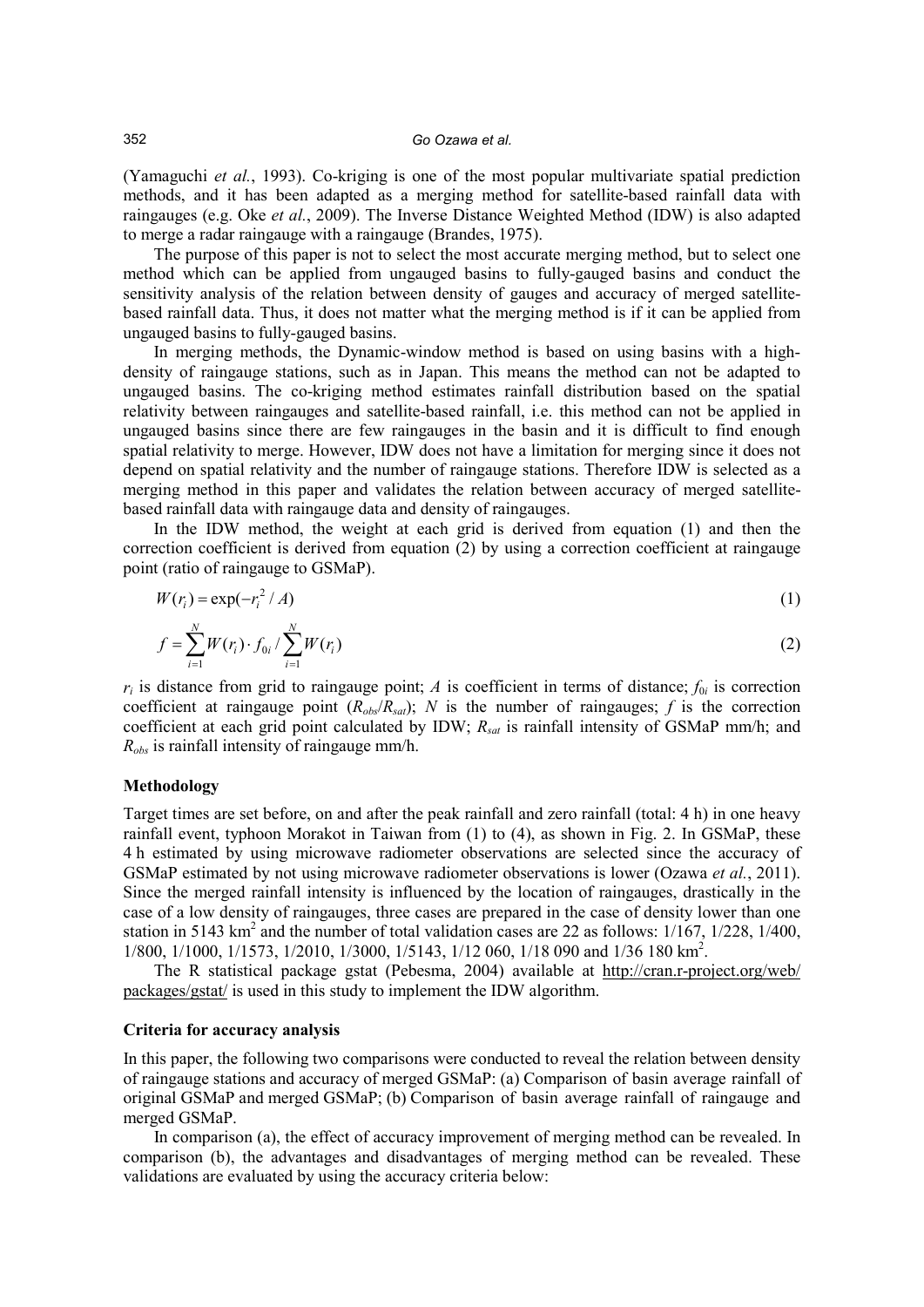(1) Relative error rate of merged GSMaP [%]:

$$
E_{merged} = (R_{merged} - R_{obs})/R_{obs} \times 100
$$

(2) Decrease ratio of relative error rate of merged GSMaP comparing with GSMaP or IDW\_gauges:

$$
DR_{GSMaP} = (E_{GSMaP} - E_{merged})/E_{GSMaP} \times 100,
$$
  

$$
DR_{IDW\_gauges} = (E_{IDW\_gauges} - E_{merged})/E_{IDW\_gauges} \times 100
$$

(3) CE (Coefficient of efficiency) of merged GSMaP or IDW-gauges:

$$
CE_{merged} = 1 - \sum_{i=1}^{N} (R_{merged} - R_{obs})^2 / \sum_{i=1}^{N} (\overline{R}_{obs} - R_{obs})^2
$$
  

$$
CE_{IDW\_gauges} = 1 - \sum_{i=1}^{N} (R_{IDW-gauges} - R_{obs})^2 / \sum_{i=1}^{N} (\overline{R}_{obs} - R_{obs})^2
$$

Where,  $R_{merged}$ : rainfall intensity of merged GSMaP mm/h;  $R_{obs}$ : rainfall intensity of raingauge mm/h;  $R_{IDW}$  <sub>gauges</sub>: rainfall intensity of IDW interpolated rain-gauge mm/h;  $\overline{R}_{obs}$ : basin-average rainfall intensity of raingauge mm/h; N: number of gauge stations

#### **RESULTS**

#### **Comparison of basin average rainfall of original GSMaP and merged GSMaP**

Figure 3 shows the relation between density of raingauge for merging and decrease ratio of relative error rate of merged GSMaP comparing with raw GSMaP by plotted all times (4 h). Accuracy of merged GSMaP has a higher accuracy in higher density of raingauge than one raingauge station in 5000 km<sup>2</sup> (1/5000 km<sup>2</sup>). This result shows that raingauge data higher density than  $1/5000$  km<sup>2</sup> is necessary for accuracy improvement for merging method on GSMaP. Otherwise, the accuracy of merged GSMaP is inclined to be lower accuracy than the original GSMaP.

In Fig. 4, the accuracy of merged GSMaP in each density of raingauges are plotted as a different time (before the peak, on the peak, after the peak and almost no rainfall) and accuracy of original GSMaP are shown as horizontal lines. Comparing each accuracy for same time data, the merged GSMaP has a higher accuracy than original GSMaP in most cases of higher density than 1/5000 km<sup>2</sup>, as mentioned before. However, in some cases, especially in Fig. 4(d) of almost no rainfall, merged GSMaP has a lower accuracy than original even in cases merged with higher-



**Fig. 2** Validation times for merging.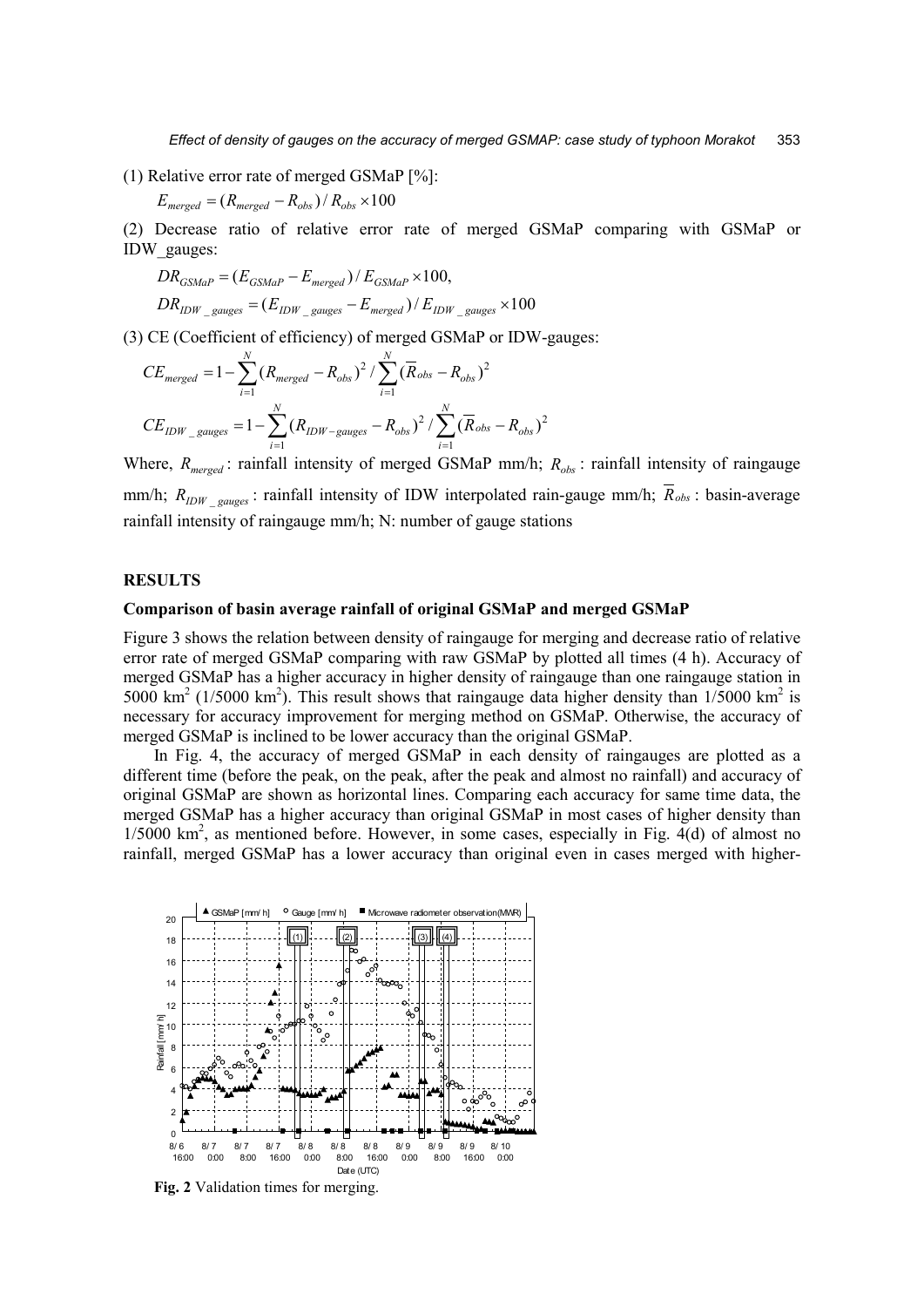density gauges. This lower accuracy comes from overestimation of merged GSMaP. This reveals that the ratio of GSMaP to raingauge becomes several hundred when GSMaP is very small and as a result the overestimated ratio multiplied to surrounding GSMaP grids causes the overestimation in merged GSMaP. Therefore, there many overestimations can be found in cases of light rainfall like Fig.4(d), almost no rainfall. This shows the necessity of setting the upper limit (threshold) for correction coefficient.

## **Comparison of merged GSMaP and raingauge data**

If the accuracy of merged GSMaP is lower than the accuracy of raingauge rainfall interpolated by using the same gauges used for merging, there is no advantage to using the merging method.

![](_page_4_Figure_4.jpeg)

**Fig. 3** Relation between density of raingauge and decrease ratio of relative error rate of merged GSMaP comparing with raw GSMaP.

![](_page_4_Figure_6.jpeg)

**Fig. 4** Relation between density of raingauge and accuracy criteria (CE) at different times.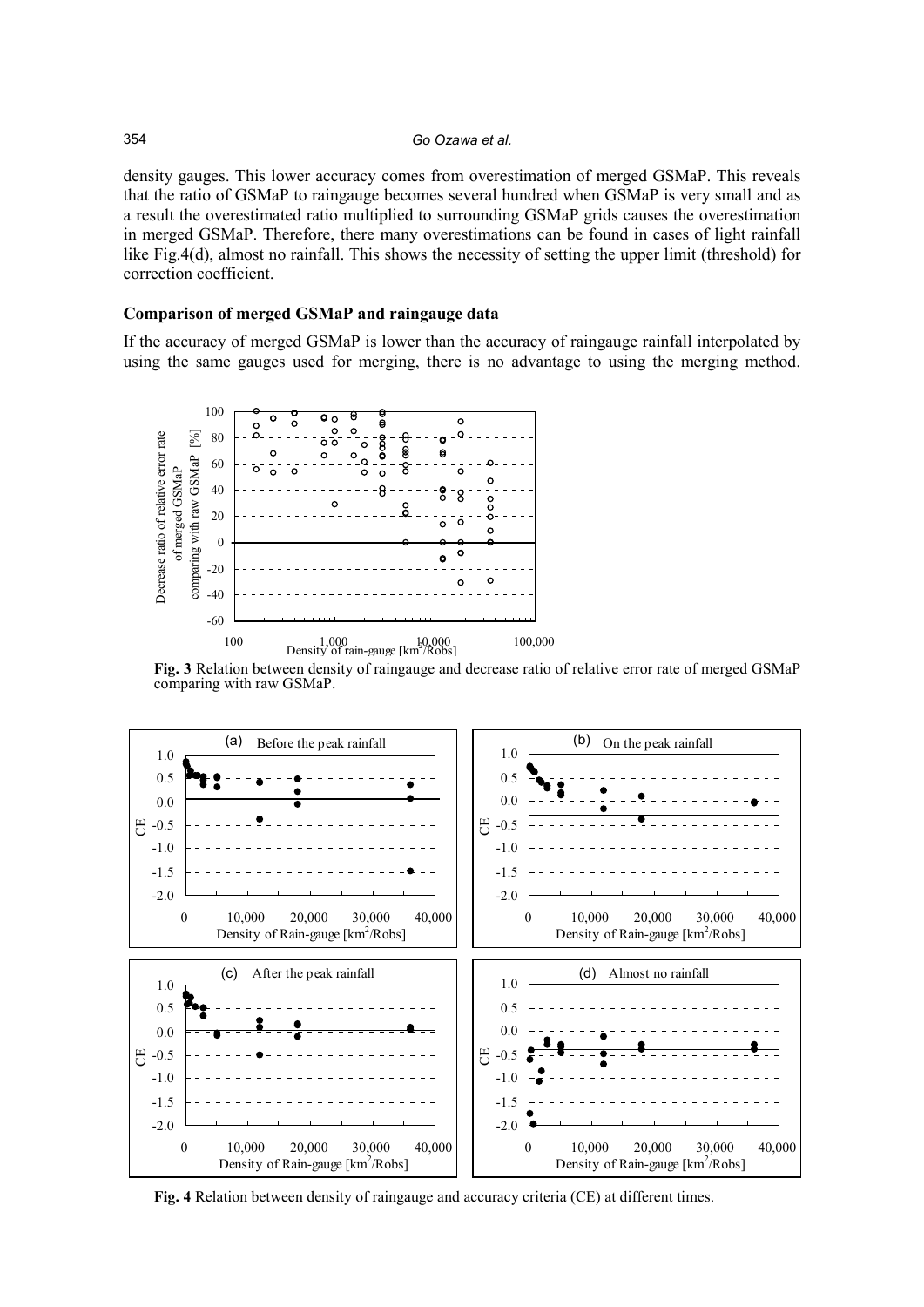Therefore, the accuracy of merged GSMaP is compared with the accuracy of rainfall distribution interpolated (by IDW) by using the same gauges used for merging in this section. In addition, the following validation is conducted except for the rainfall time in Fig. 4(d) almost no rainfall, since the correction coefficient becomes extremely high in light rainfall, as mentioned previously.

Accuracy of merged GSMaP and accuracy of IDW interpolated raingauge data (IDW\_gauge) are plotted based on the accuracy criterion CE in Fig. 5. The accuracy of merged GSMaP (average CE of merged GSMaP) is lower than the one of IDW\_gauge (average CE of IDW\_gauge) in higher density cases (up to  $1/5000 \text{ km}^2$ ). However, merged GSMaP has a higher accuracy in all times in lower density than  $1/10000 \text{km}^2$ . This is because the target rainfall event is typhoon, whose scale of rainfall distribution is tens of thousands  $km<sup>2</sup>$  and then the merging method can use GSMaP, which can represent macro-scale rainfall distribution. Thus, merged GSMaP utilizing lower density raingauge than 1/10 000 to 20 000km<sup>2</sup> has a higher accuracy than IDW interpolated raingauge rainfall distribution.

It is necessary to note that this study needs to increase the number of validations of other rainfall types and other raingauge locations since this paper is based on the case study on only one typhoon event and the number of lower density cases is limited (three cases).

![](_page_5_Figure_4.jpeg)

**Fig. 5** Accuracy comparison of merged GSMaP and IDW interpolated raingauge.

### **SUMMARY**

As a result of the experiment in the typhoon in Taiwan, the following conclusions are drawn in the comparison of raw GSMaP and merged GSMaP with raingauge by IDW:

- (a) Merged GSMaP has a higher accuracy than raw GSMaP in higher density than one raingauge station in 5000 km<sup>2</sup>. This result implies that a certain level of density (one station/5000 km<sup>2</sup>) of raingauge stations is necessary in flood forecasting systems using merged GSMaP.
- (b) In some cases of light rainfall period, merged GSMaP has a lower accuracy than raw GSMaP since the correction coefficient calculated as GSMaP/raingauge is overestimated in very light rainfall of GSMaP. This result shows the necessity of threshold for correction coefficient.

In the comparison of Merged GSMaP and raingauge data interpolated by IDW:

(c) Merged GSMaP does not have higher accuracy than raingauge data interpolated by IDW in higher density than 1/5000 km<sup>2</sup>. However, in most cases of lower-density more than 1/10 000  $km<sup>2</sup>$ , merged GSMaP has a higher accuracy. This is because the target rainfall type in this paper is typhoon whose scale is several thousand km<sup>2</sup>. While the rainfall distribution can be represented by high density raingauge data in higher density cases, the distribution can not be represented by low density raingauge data in lower density cases. Then the merged method